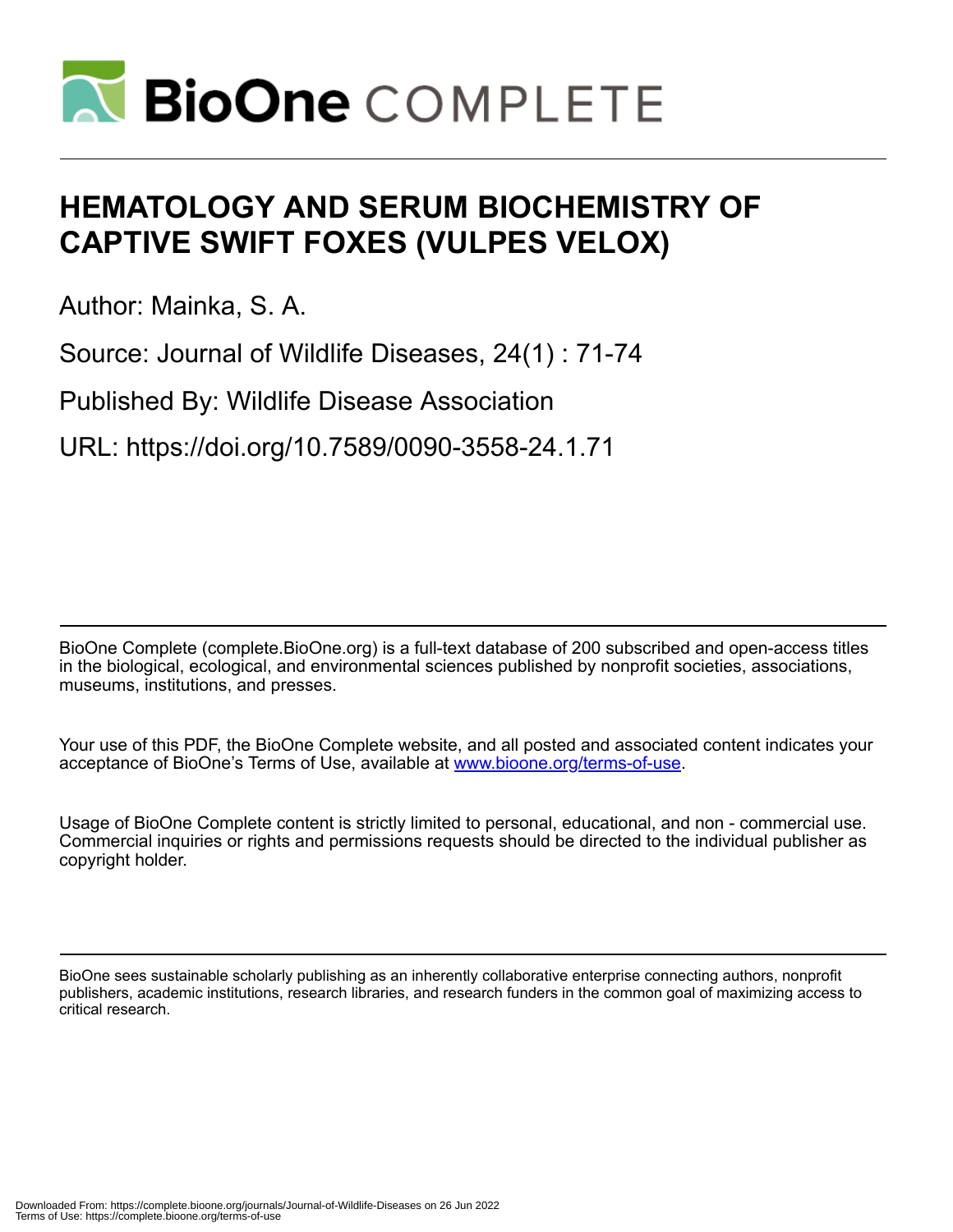# **HEMATOLOGY AND SERUM BIOCHEMISTRY OF CAPTIVE SWIFT FOXES (VULPES VELOX)**

# S. A. Mainka

Veterinary Services, Calgary Zoo, P.O. Box 3036, SIn. B, Calgary, Alberta, Canada T2M 4R8

ABSTRACT: Blood samples were taken from 23 swift foxes *(Vulpes velox)* which were to be used in a reintroduction program. The foxes originated from two different captive breeding programs: one at the Calgary Zoo (CZ) and one at the Wildlife Reserve of Western Canada (WRWC). Several differences between swift fox and domestic canine hematology were seen, including an increased number of smaller red blood cells and lower absolute leukocyte counts in swift foxes. Serum glutamic pyruvic transaminase was higher than in the domestic canine normal range while serum creatinine values were lower. Hemoglobin, serum potassium, total protein, globulin in the two groups (CZ and WRWC) were statistically different as were male versus female mean corpuscular volume values.

*Key words:* Swift fox, *Vulpes velox,* hematology, serum biochemistry, captive breeding pop **ulation.**

#### **INTRODUCTION**

The swift fox *(Vulpes velox)* is a threatened carnivore species which was extirpated from the Canadian prairies in the late 1930's. Presently, efforts are underway to reintroduce this predator to its native habitat (Schroeder, 1982). All animals were 6-9 mo of age and had adult dentition and adult body weights (mean weight <sup>=</sup> 2.64 kg) at the time of handling. Prior to reintroduction each individual was handled for physical examinations, immunization, deworming and identification purposes. Blood samples were drawn from foxes to be released in 1985 and 1986. This study reports base-line hematological and serum biochemistry data in a captive population of this species.

## **MATERIALS AND METHODS**

Swift foxes examined in this study came from the Calgary Zoo (CZ; Calgary, Alberta, Canada T2M 4R8) and the Wildlife Reserve of Western Canada (WRWC; Cochrane, Alberta, Canada TOL OWO).

Calgary Zoo animals housed in outdoor pens and fed on a diet consisting mainly of com **mercial** dog food (27% dry matter crude protein; Iams Company, Lewisburg, Ohio 45338, USA), supplemented with occasional whole animal prey. Fecal flotations done on several occasions were all negative. Foxes from WRWC also were housed in outdoor pens and their diet was primarily day-old chicks and horsemeat supplemented with commercial dog food two or three times a week. These animals had occasional evidence of fleas, ticks and hookworm infections which was treated as soon as diagnosed.

Twenty-three swift foxes, 14 from CZ and **nine** from WRWC were sampled. No abnormalities were noted during their physical ex amination. During routine handling of the an**imals** for examination and vaccination, blood samples were drawn from either cephalic or jugular veins. Calgary Zoo animals were anesthetized with isoflurane (Aerrane<sup>®</sup>, Anaquest, Pointe Claire, Quebec, Canada H9R 4V4) to facilitate identification tattooing. The WRWC **animals were tattooed** prior to arrival at the zoo and were manually restrained for sampling. The samples were collected into three vacutainer tubes; serum, EDTA and sodium fluoride (Becton Dickenson, Rutherford, New Jersey 07070, USA). The samples were submitted to a refer ence veterinary laboratory (Central Laboratory for Veterinarians Ltd., Langley, British Columbia, Canada V3A 1H9) for hematology and serum biochemistry determinations within 12 hr of collection. Hematology data were collected with the aid of a Coulter Model S (Coulter Elec**tronics of** Canada, Burlington, Ontario, Canada L7L 5J8); serum biochemistries were done by a centrifugal analyzer (C-Chem 500, Baker In struments Corp., Allentown, Pennsyvlania 18001, USA); and electrolytes were done with a Beck man E4A (Beckman Instruments Ltd., Mississauga, Ontario, Canada L5T 1W5).

The resulting hematological and serum biochemistry values are reported as means and standard errors. Also mean values for males, females, CZ animals and WRWC animals were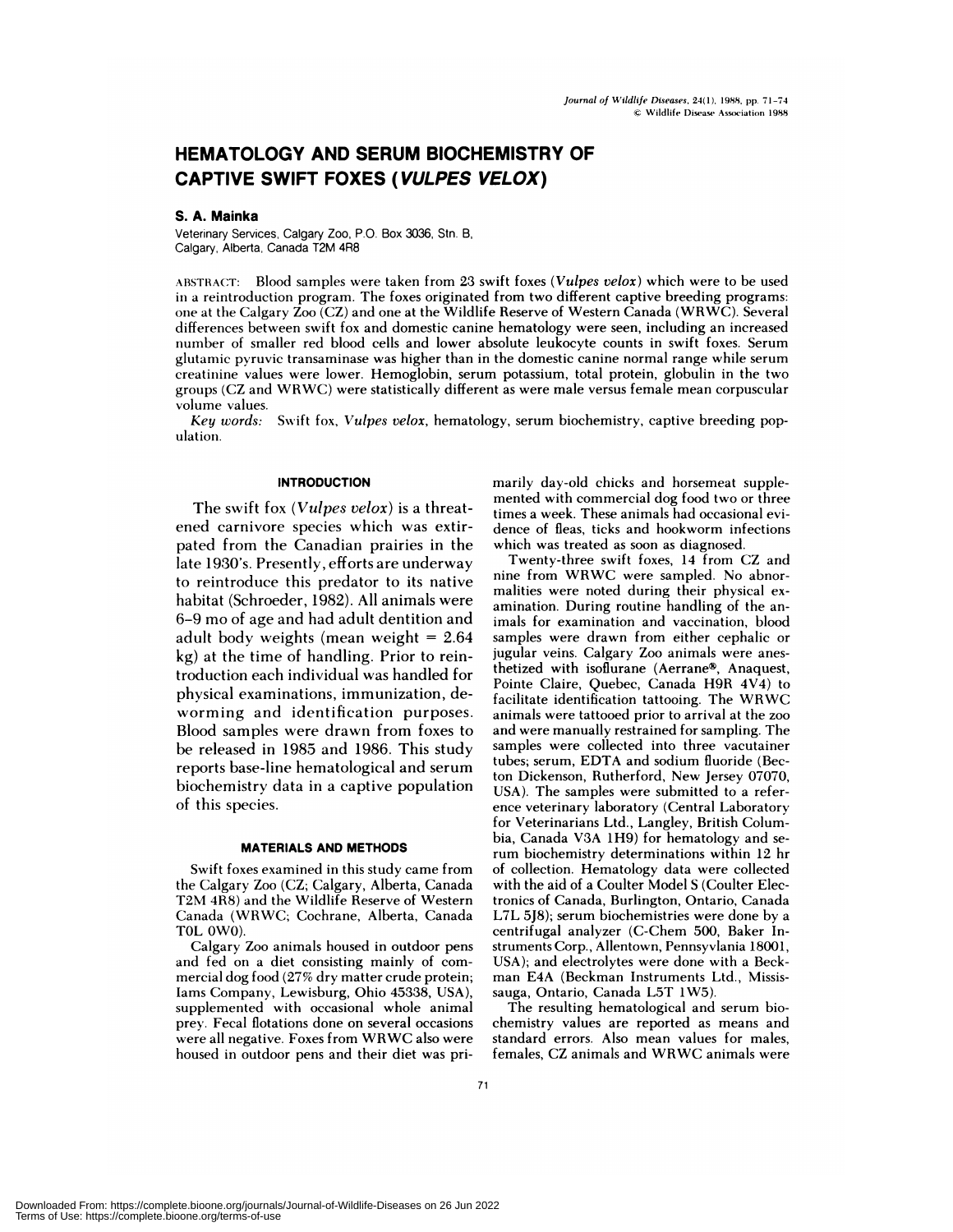| Parameter                                 | Units                           | Canine normals <sup>*</sup> | Swift fox population<br>$(n = 23)$ |
|-------------------------------------------|---------------------------------|-----------------------------|------------------------------------|
| White blood cell                          | $1 \times 10^3$ mm <sup>3</sup> | $6 - 17$                    | $5.05 \pm 1.354$ <sup>b</sup>      |
| Red blood cell                            | $1 \times 10^6$ mm <sup>3</sup> | $5.5 - 8.5$                 | $9.46 \pm 0.92$                    |
| Hemoglobin                                | g/dl                            | $12 - 18$                   | $17.95 \pm 1.84$                   |
| Hematocrit                                | %                               | $37 - 55$                   | $51.15 \pm 4.84$                   |
| Mean corpuscular volume                   | fml                             | 60-77                       | $53.65 \pm 2.33$                   |
| Mean corpuscular hemoglobin               | pg                              | $19 - 25$                   | $18.57 \pm 0.61$                   |
| Mean corpuscular hemoglobin concentration | %                               | $32 - 36$                   | $34.47 \pm 1.19$                   |
| Glucose                                   | mg/dl                           | 65-130                      | $100.87 \pm 48.61$                 |
| Blood urea nitrogen                       | mg/dl                           | $10 - 30$                   | $23.35 \pm 6.77$                   |
| Creatinine                                | mg/dl                           | $1.0 - 2.0$                 | $0.79 \pm 0.63$                    |
| Sodium                                    | meg/liter                       | $140 - 158$                 | $148.78 \pm 4.64$                  |
| Potassium                                 | meg/liter                       | $4.0 - 5.7$                 | $5.0 \pm 0.66$                     |
| Calcium                                   | mg/dl                           | $8.5 - 11.5$                | $11.57 \pm 1.78$                   |
| Phosphorus                                | mg/dl                           | $3.0 - 7.0$                 | $5.69 \pm 1.26$                    |
| Total protein                             | g/dl                            | $5.4 - 7.6$                 | $6.28 \pm 0.63$                    |
| Albumin                                   | g/dl                            | $2.3 - 4.0$                 | $2.83 \pm 0.26$                    |
| Globulin                                  | g/dl                            | $2.7 - 4.4$                 | $3.45 \pm 0.68$                    |
| Total bilirubin                           | mg/dl                           | $0 - 0.5$                   | $0.17 \pm 0.16$                    |
| Serum alkaline phosphatase                | IU/liter                        | $10 - 84$                   | $53.43 \pm 76.25$                  |
| Serum glutamic pyruvic transaminase       | IU/liter                        | $5 - 65$                    | $88.35 \pm 22.66$                  |

TABLE 1. Mean values for hematology and serum biochemistry of captive swift foxes from populations at the Calgary Zoo and the Wildlife Reserve of Western Canada.

Central Lab for Veterinarians, Langley, British Columbia, Canada V3A 1H9.

Mean ± standard error.

compared using a one-way analysis of variance. Statistical significance is reported at  $P \leq 0.05$ .

#### **RESULTS**

Several of the hematologic parameters of the swift foxes were notably different from domestic canine normal values established by the reference laboratory (Table 1). The white blood cell (WBC) count was lower than normal canine values while the red blood cell (RBC) count was higher. The mean corpuscular volume (MCV) and mean corpuscular hemoglobin (MCH) val ues were lower than normal canine values and the mean corpuscular hemoglobin concentration was within normal limits.

Serum creatinine values were lower than those for the normal dog range and serum calcium values were in the high normal range as compared to dog values. Serum glutamic pyruvic transaminase levels were higher than those of the domestic canine range. However, several samples were hemolyzed and this could have affected the results. Mean corpuscular volume val-

ues for males were significantly different from females while hemoglobin levels were significantly different between CZ and WRWC foxes (Table 2). Significant differences occurred also between the CZ and WRWC population in some of the serum chemistry parameters, specifically serum potassium, total protein and globulin (Table 2).

#### **DISCUSSION**

There is no information on the normal blood parameters of the swift fox. Hematologic and serum biochemistry values of other fox species are similar to those of the domestic canid (Dieterich, 1970). However, a study on the San Joaquin kit fox *(Vulpes macrotis mutica)* also shows increased numbers of smaller RBC's than for domestic dogs (McCue and O'Farrell, 1987). The data collected during this study show several differences between swift fox blood and that of the domestic canine. The lower MCV and MCH indicated a smaller RBC for this animal compared to the dog,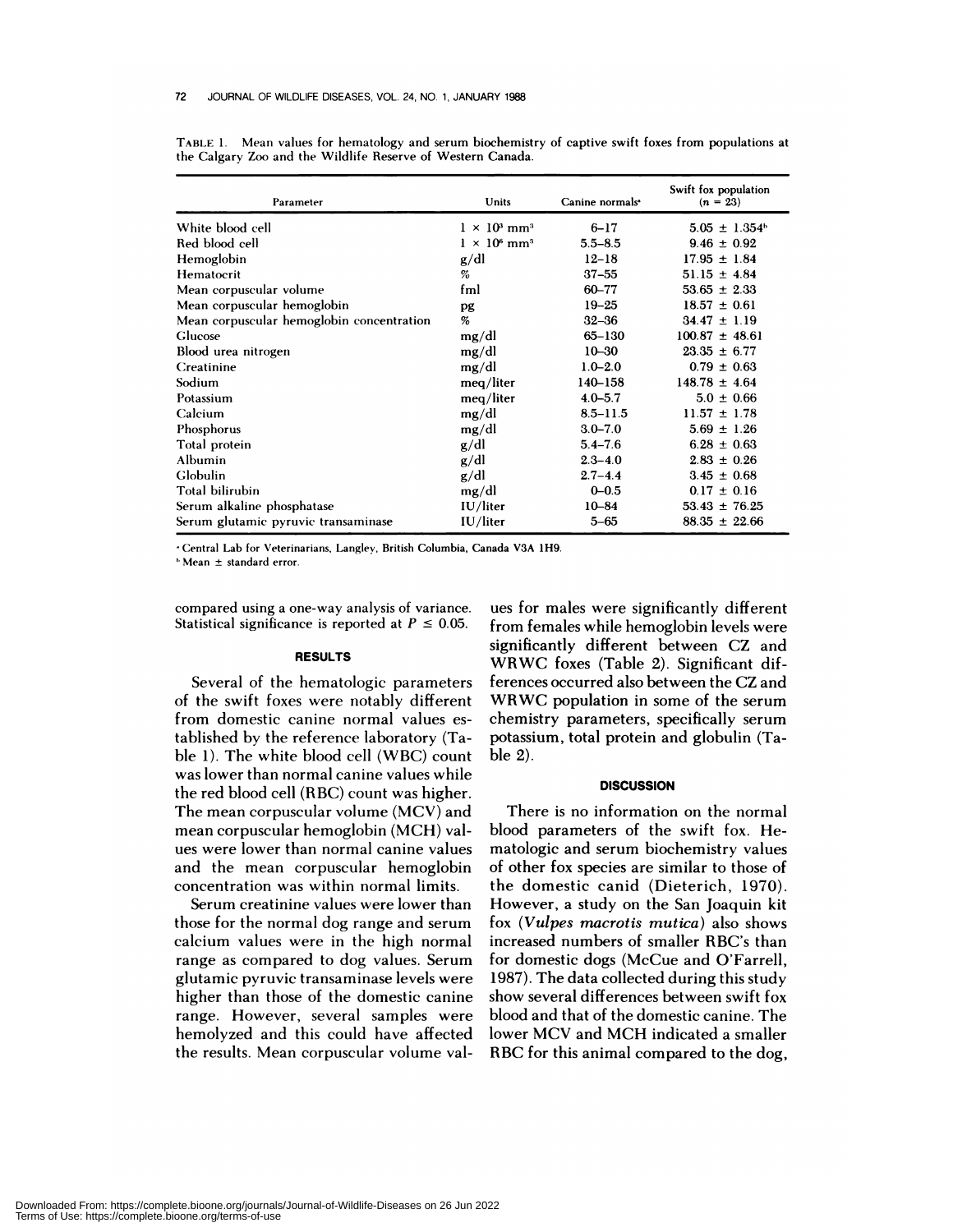TABLE 2. Comparison with one-way ANOVA of hematologic and serum biochemistry mean values across sexes and localities for swift foxes from Alberta, Canada.

|                                                                                     |                                             |                                                                                                                                                                                                                                                    | ŝ                                               |                                     |                                   |                                                                             | Locality                                                                                                                              |                                             |                                                                         |
|-------------------------------------------------------------------------------------|---------------------------------------------|----------------------------------------------------------------------------------------------------------------------------------------------------------------------------------------------------------------------------------------------------|-------------------------------------------------|-------------------------------------|-----------------------------------|-----------------------------------------------------------------------------|---------------------------------------------------------------------------------------------------------------------------------------|---------------------------------------------|-------------------------------------------------------------------------|
| Parameter                                                                           | Units                                       | Male $(n = 10)$                                                                                                                                                                                                                                    | Female $(n = 13)$                               | ĹL,                                 | Δ,                                | $CZ(n = 14)$                                                                | WRWC $(n = 9)$                                                                                                                        | ſa,                                         |                                                                         |
| White blood cell                                                                    | $\th/\text{mm}^3$                           | 1.33<br>$+1$<br>5.57                                                                                                                                                                                                                               | $1.23^{\circ}$                                  |                                     |                                   | 1.15<br>$5.08 \pm$                                                          |                                                                                                                                       |                                             |                                                                         |
| Red blood cell                                                                      | $\frac{m}{m}$                               | 0.88<br>$+1$<br>9.57                                                                                                                                                                                                                               | 0.94                                            |                                     |                                   |                                                                             |                                                                                                                                       |                                             |                                                                         |
| Hemoglobin                                                                          |                                             | 1.89<br>$+1$<br>17.92                                                                                                                                                                                                                              | 1.79                                            | 882858<br>88285<br>8900             |                                   |                                                                             |                                                                                                                                       | 1 1 2 3 3 2 3<br>0 3 4 4 5 6<br>0 5 4 4 6 6 |                                                                         |
| Hematocrit                                                                          |                                             | $+1$<br>50.27                                                                                                                                                                                                                                      | 4.61                                            |                                     |                                   |                                                                             |                                                                                                                                       |                                             |                                                                         |
| Mean corpuscular volume                                                             | Ē                                           | $\frac{38}{30}$<br>$\frac{38}{30}$<br>$52.30 \pm .$                                                                                                                                                                                                | 1.77<br>0.67                                    |                                     |                                   |                                                                             |                                                                                                                                       |                                             |                                                                         |
| Mean corpuscular hemoglobin                                                         | pg                                          | $+1$<br>18.39                                                                                                                                                                                                                                      |                                                 |                                     | 8<br>0.05<br>0.06<br>0.07<br>0.07 | 9.18 ± 0.90<br>17.33 ± 1.93<br>50.12 ± 4.87<br>54.00 ± 2.33<br>18.69 ± 0.66 | $5.00 \pm 1.61$<br>$9.91 \pm 0.76$<br>$9.92 \pm 1.14$<br>$18.92 \pm 1.14$<br>$52.76 \pm 4.34$<br>$53.11 \pm 2.23$<br>$53.11 \pm 2.23$ |                                             | 8<br>8<br>8<br>8<br>8<br>8<br>8<br>8<br>8<br>8<br>8<br>8<br>8<br>8<br>8 |
| Mean corpuscular hemoglobin                                                         |                                             |                                                                                                                                                                                                                                                    |                                                 |                                     |                                   |                                                                             |                                                                                                                                       |                                             |                                                                         |
| concentration                                                                       |                                             | 1.21<br>$\pm$<br>34.96                                                                                                                                                                                                                             | 1.01<br>$+1$<br>34.09                           |                                     |                                   | 1.24<br>$+$<br>34.35                                                        | 1.08<br>$+1$<br>34.64                                                                                                                 |                                             |                                                                         |
| Glucose                                                                             |                                             | $103.10 \pm$                                                                                                                                                                                                                                       | 38.34<br>$+1$<br>99.15                          |                                     |                                   | 46.36<br>$11.43 \pm$                                                        | 47.45<br>$+1$<br>84.44                                                                                                                |                                             |                                                                         |
| Blood urea nitrogen                                                                 | mg/dl                                       | $+1$<br>24.70                                                                                                                                                                                                                                      | 5.82<br>$+1$<br>22.31                           |                                     |                                   | 4.92<br>$+1$<br>24.43                                                       | 8.64<br>$+1$<br>21.67                                                                                                                 |                                             |                                                                         |
| Creatinine                                                                          | mg/dl                                       | $\pm$<br>0.90                                                                                                                                                                                                                                      | 0.47<br>$\pm$<br>0.70                           |                                     |                                   | $\pm$<br>0.65                                                               | $+$<br>$\frac{8}{1}$                                                                                                                  |                                             |                                                                         |
| Sodium<br>Potassium                                                                 | meq/liter                                   | $+1$<br>50.80                                                                                                                                                                                                                                      | $\ddot{}$<br>147.23                             |                                     |                                   | $+1$<br>147.79                                                              | $+1$<br>50.33                                                                                                                         |                                             |                                                                         |
|                                                                                     | meq/liter                                   | $+1$<br>5.04                                                                                                                                                                                                                                       | $\ddot{+}$                                      |                                     |                                   | $+1$<br>4.59                                                                | $+1$<br>5.62                                                                                                                          |                                             |                                                                         |
| Calcium                                                                             |                                             | $\pm$<br>12.06                                                                                                                                                                                                                                     | $+1$<br>$4.96$ :<br>11.19                       |                                     |                                   | $+1$<br>11.11                                                               | $+1$<br>12.28                                                                                                                         |                                             |                                                                         |
| Phosphorus<br>Total protein<br>Albumin                                              | त्तु त<br>सर्वे न न<br>सर्वे ज              | 59.28<br>59.21 70.21 70.21 70.21<br>59.21 70.21 70.21 70.21 70.21 70.21 70.21 70.21 70.21 70.21 70.21 70.21 70.21 70.21 70<br>0.21 70.21 70.21 70.21 70.21 70.21 70.21 70.21 70.21 70.21 70.21 70.21 70.21 70.21 70.21 70.21 70.21 70.2<br>$\pm$ l | $4000$<br>$4000$<br>$-1000$<br>$-1000$<br>$\pm$ | 5865113566888651<br>000000000000000 |                                   | $6.546$ $6.546$ $6.546$ $6.546$ $6.546$ $6.546$ $6.546$<br>$+1$             | $7889358$<br>$0.893358$<br>$0.00000$<br>$+1$<br>86<br>563<br>643<br>643                                                               |                                             | 8<br>88888888888888<br>888888888888                                     |
|                                                                                     |                                             | $\pm$<br>6.23<br>6.44<br>2.76                                                                                                                                                                                                                      | $\pm$<br>527<br>5.1588<br>5.388                 |                                     |                                   | $+1$                                                                        | $+1$                                                                                                                                  |                                             |                                                                         |
|                                                                                     |                                             | $+1$                                                                                                                                                                                                                                               | $\pm$                                           |                                     |                                   | $+1$                                                                        | $\ddot{+}$                                                                                                                            |                                             |                                                                         |
|                                                                                     |                                             | H<br>3.68                                                                                                                                                                                                                                          | 0.59<br>$\ddot{}$                               |                                     |                                   | $+1$                                                                        | 0.68<br>$+1$                                                                                                                          |                                             |                                                                         |
|                                                                                     | $\mathrm{m}\mathrm{g}/\mathrm{d}\mathrm{l}$ | 0.19                                                                                                                                                                                                                                               | $+1$<br>0.13                                    |                                     |                                   | $+$                                                                         | 0.13<br>$+1$<br>0.26                                                                                                                  |                                             |                                                                         |
| Globulin<br>Total bilirubin<br>Serum alkaline phosphatase<br>Serum glutamic pyruvic | U/liter                                     | 99.03<br>$\pm$<br>80.60                                                                                                                                                                                                                            | 41.42<br>$+1$<br>32.00                          | ā                                   |                                   | 80.29<br>$+1$<br>46.07                                                      | 68.07<br>54.11                                                                                                                        |                                             |                                                                         |
|                                                                                     |                                             |                                                                                                                                                                                                                                                    |                                                 |                                     |                                   |                                                                             |                                                                                                                                       |                                             |                                                                         |
| transaminase                                                                        | $I\cup$ /liter                              | 14.18<br>$+1$<br>87.90                                                                                                                                                                                                                             | 27.41<br>$+1$<br>88.69                          | 0.28                                | > 0.05                            | 21.09<br>$+1$<br>95.64                                                      | 20.23<br>$+$<br>77.00                                                                                                                 | 3.79                                        | > 0.05                                                                  |
| · Mean $\pm$ standard error.                                                        |                                             |                                                                                                                                                                                                                                                    |                                                 |                                     |                                   |                                                                             |                                                                                                                                       |                                             |                                                                         |